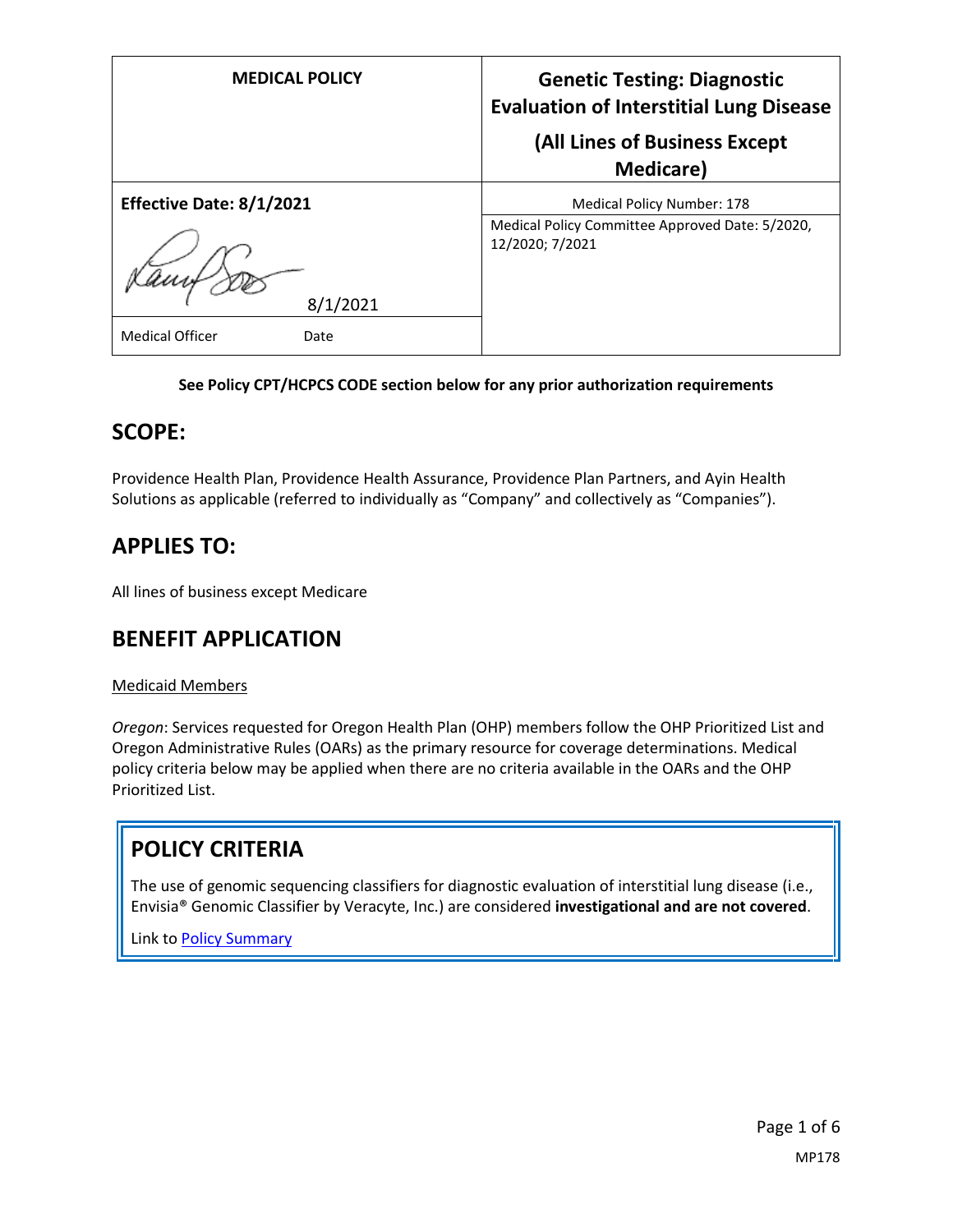### **(All Lines of Business Except Medicare)**

# **CPT/HCPCS CODES**

| <b>All Lines of Business Except Medicare</b>                                                    |                                                                                                                                                                                                                                                                                             |
|-------------------------------------------------------------------------------------------------|---------------------------------------------------------------------------------------------------------------------------------------------------------------------------------------------------------------------------------------------------------------------------------------------|
| <b>Not Covered</b>                                                                              |                                                                                                                                                                                                                                                                                             |
| 81554                                                                                           | Pulmonary disease (idiopathic pulmonary fibrosis [IPF]), mRNA, gene expression<br>analysis of 190 genes, utilizing transbronchial biopsies, diagnostic algorithm reported<br>as categorical result (eg, positive or negative for high probability of usual interstitial<br>pneumonia [UIP]) |
| <b>Unlisted Codes</b>                                                                           |                                                                                                                                                                                                                                                                                             |
| All unlisted codes will be reviewed for medical necessity, correct coding, and pricing at the   |                                                                                                                                                                                                                                                                                             |
| claim level. If an unlisted code is billed related to services addressed in this policy then it |                                                                                                                                                                                                                                                                                             |
| will be denied as not covered.                                                                  |                                                                                                                                                                                                                                                                                             |
| 81479                                                                                           | Unlisted molecular pathology procedure                                                                                                                                                                                                                                                      |

### **DESCRIPTION**

#### *Interstitial Lung Disease (ISD)*

Interstitial lung disease is characterized by a large group of disorders, which causes progressive scarring of lung tissue.<sup>1</sup> This scarring eventually affects the ability to breathe and get enough oxygen into the bloodstream. The primary signs and symptoms include shortness of breath at rest or aggravated by exertion and dry cough. Risk factors include age, exposure to environmental toxins, uncontrolled gastroesophageal reflux disease (GERD), smoking, radiation and chemotherapy. Some types of interstitial lung disease include:

- Interstitial pneumonia
- Idiopathic pulmonary fibrosis
- Nonspecific interstitial pneumonitis
- Hypersensitivity pneumonitis

According to the Mayo Clinic, identifying and determining the cause of interstitial lung disease is challenging.<sup>1</sup> The symptoms of ISD mimic a wide range of medical conditions, and these must be ruled out before making a definitive diagnosis. Treatments include medications, pulmonary rehabilitation, and oxygen therapy.

#### *Envisia® Genomic Classifier*

According to the manufacturer, the Envisia® Genomic Classifier is the first commercially available genomic test to improve the diagnosis of idiopathic pulmonary fibrosis (IPF).<sup>2</sup> The test is intended for patients undergoing evaluation for interstitial lung disease, including IPF. Envisia uses RNA whole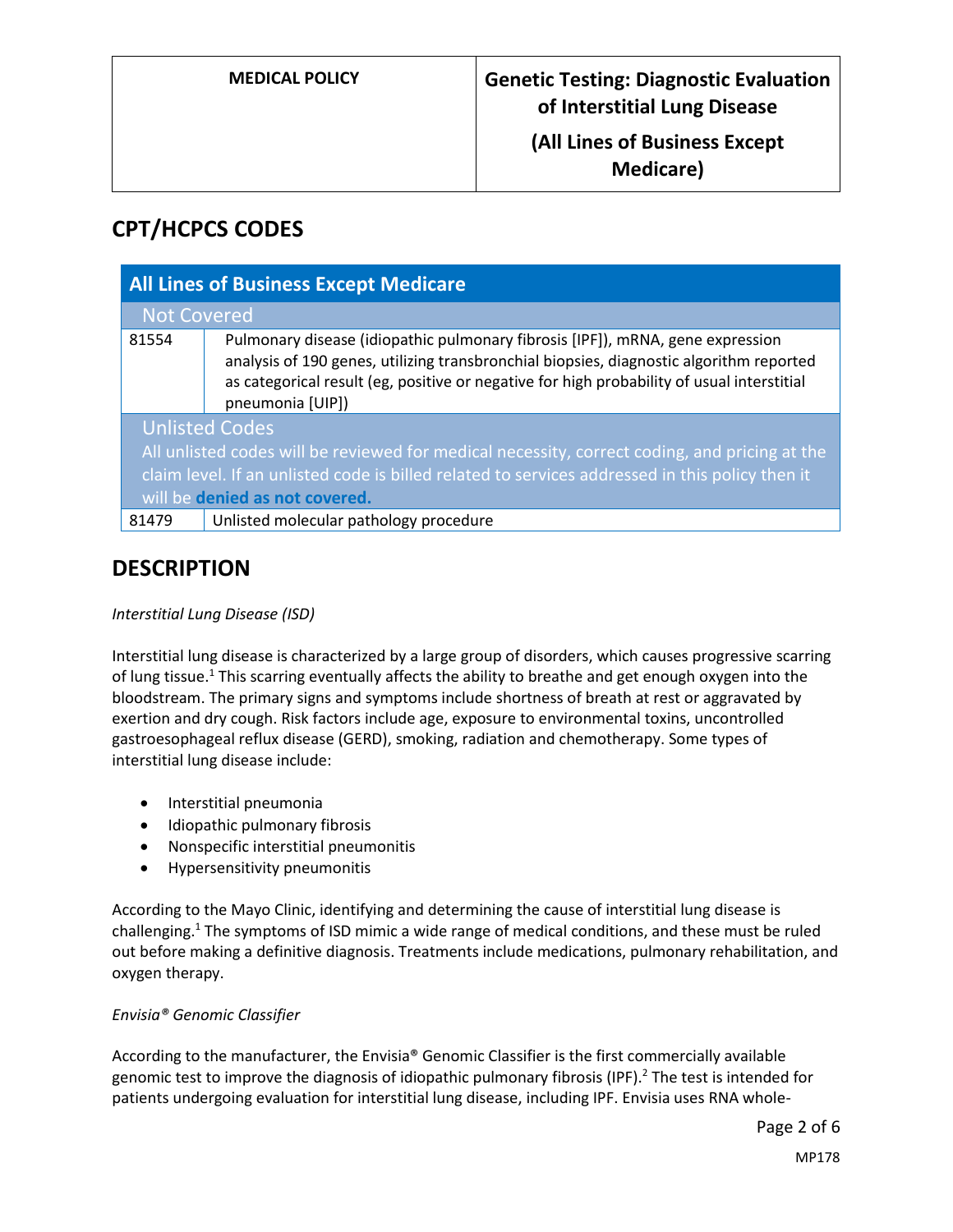transcriptome sequencing and a machine learning algorithm to interrogate 190 genes in bronchial biopsy samples. This allows Envisia to identify the genomic pattern and differentiate IPF from other interstitial lung diseases without surgical lung biopsy.

## **REVIEW OF EVIDENCE**

A review of the ECRI, Hayes, Cochrane, and PubMed databases was conducted regarding the use of genomic classifiers for the diagnostic evaluation of interstitial lung disease. Below is a summary of the available evidence identified through May of 2021.

 In 2020, reviewed 2021), Hayes conducted a genetic test evaluation report assessing the Envisia® Genomic Classifier (Veracyte®).<sup>3</sup> Hayes identified three studies evaluating Envisia. Only two of these studies addressed the analytic validity, one study evaluated the clinical validity, and no studies reported on the clinical utility of the test. Studies demonstrated the analytic and clinical validity of the Envisia genomic classifier; however, no studies were conducted to demonstrate changes in patient management or patient outcomes. The overall body of evidence was rated very low due to the limited number of studies and data to support the test. Hayes concluded with the following rating:

**D2 (insufficient evidence)**: for use of the Envisia Genomic Classifier that uses RNA sequencing to assess the genomic profile of transbronchial biopsy samples and uses machine learning to identify the genomic pattern for usual interstitial pneumonia in order to distinguish idiopathic pulmonary fibrosis from other interstitial lung diseases in combination with high-resolution computed tomography and clinical information during the diagnostic workup without the need for surgical lung biopsy. $3$ 

 In 2019, Raghu and colleagues published an industry-funded prospective validation study on the use of molecular classifier to identify usual interstitial pneumonia in conventional transbronchial lung biopsy samples.<sup>4</sup> Forty-nine patients undergoing evaluation for interstitial lung disease were included in the study. Samples were obtained from surgical or transbronchial biopsy or cryobiopsy for pathology. Experienced pathologists completed the histopathological diagnoses, utilizing available high-resolution chest CT (HRCT). Transbronchial lung biopsy samples were collected for RNS sequence data. The primary endpoint of the study was to determine the validity of the classifier by comparing results to histopathology. The authors stated that in order to assess utility, the compared agreement and confidence level of diagnoses made by central multidisciplinary teams based on clinical information, radiology results, and either molecular classifier or histopathology results.

Envisia classifier identified usual interstitial pneumonia in transbronchial lung biopsy samples from 49 patients with 88% specificity (95% CI 70–98) and 70% sensitivity (47–87). Among 42 of these patients who had possible or inconsistent usual interstitial pneumonia on HRCT, the classifier showed 81% positive predictive value (95% CI 54–96) for underlying biopsy-proven usual interstitial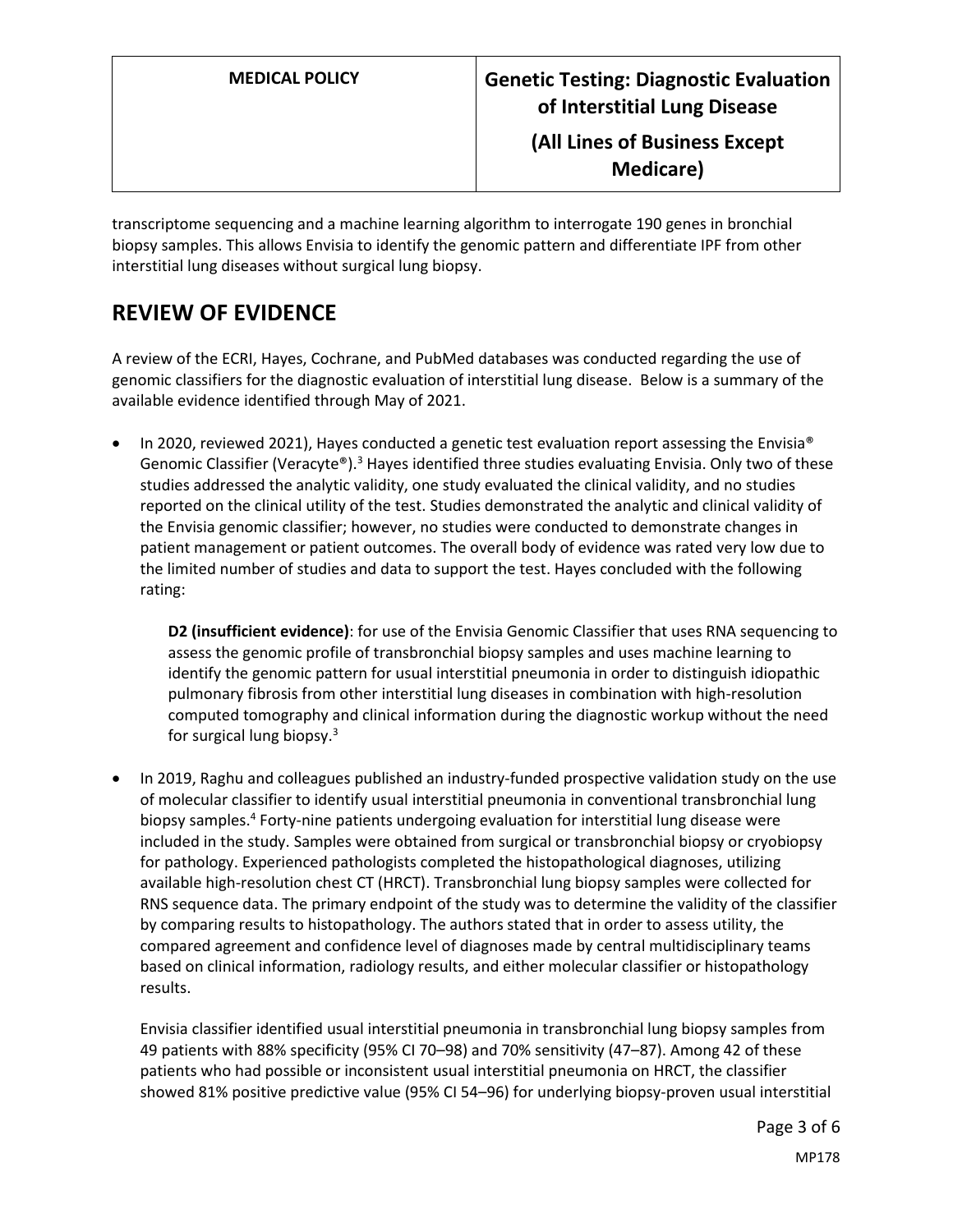pneumonia. In the clinical utility analysis, they found 86% agreement (95% CI 78–92) between clinical diagnoses using classifier results and those using histopathology data. Diagnostic confidence was non-significantly improved by the molecular classifier results compared with histopathology results in 18 with IPF diagnoses (p=0.0339) and in all 48 patients with non-diagnostic pathology or non-classifiable fibrosis histopathology (p=0∙0412).

This study had a number of limitations, including small sample size, unrepresentative patient sample, and ineffective surrogate endpoint to determine clinical utility. Agreement and confidence in diagnosis with the addition of the Envisia classifier does not capture the effects of the classifier on patient-related objective outcomes such as treatment efficacy or quality of life. Therefore, this study shows the Envisia classifier has clinical validity, but does offer data to prove clinical utility. Envisia is not less invasive than standard of care, and therefore its diagnostic use should be superior to standard of care.

 In 2020, Kheir and colleagues published a retrospective study on the impact of using data from bronchoscopic cryobiopsies (BLC) and genomic classifiers on diagnostic impression and confidence of multidisciplinary discussions in the evaluation of interstitial lung disease (ILD). <sup>5</sup> Two multidisciplinary discussion (MDD) teams reviewed 24 patients with ILD without a definitive usual interstitial pneumonia (UIP) pattern. One team sequentially reviewed clinical-radiologic findings, BLC, and genomic classifiers, while the second team sequentially reviewed genomic classifiers before BLC. The first team had a significant increase (p=0.023) in diagnostic confidence in patients with probable UIP after reviewing genomic classifiers. The second team had a nonsignificant increase in diagnostic confidence (p=0.074) after adding BLC to genomic classifiers. The authors concluded that genomic classifiers increased diagnostic confidence when added to BLC for patients with a probable UIP pattern, and it may be appropriate to use genomic classifiers without BLC in some clinical settings. They also found that BLC had the greatest impact regarding specific diagnosis when the likelihood of UIP was considered low following clinical-radiographic review.

This study had a number of limitations and a high risk of bias: BLC and genomic classifiers were not directly compared, therefore conclusions cannot be made on whether genomic classifiers are effective without reviewing BLC; small sample size; single institution patient sample; primary outcomes of confidence levels are not validated surrogate outcomes for objective, patient-centered outcomes. Further studies are needed with direct comparison of diagnoses with and without genomic classifiers to determine if the addition of classifiers changes treatment protocols and improves patient outcomes.

### **CLINICAL PRACTICE GUIDELINES**

No evidence-based clinical practice guidelines were identified which address the use of genomic classifiers for the diagnostic evaluation of interstitial lung disease.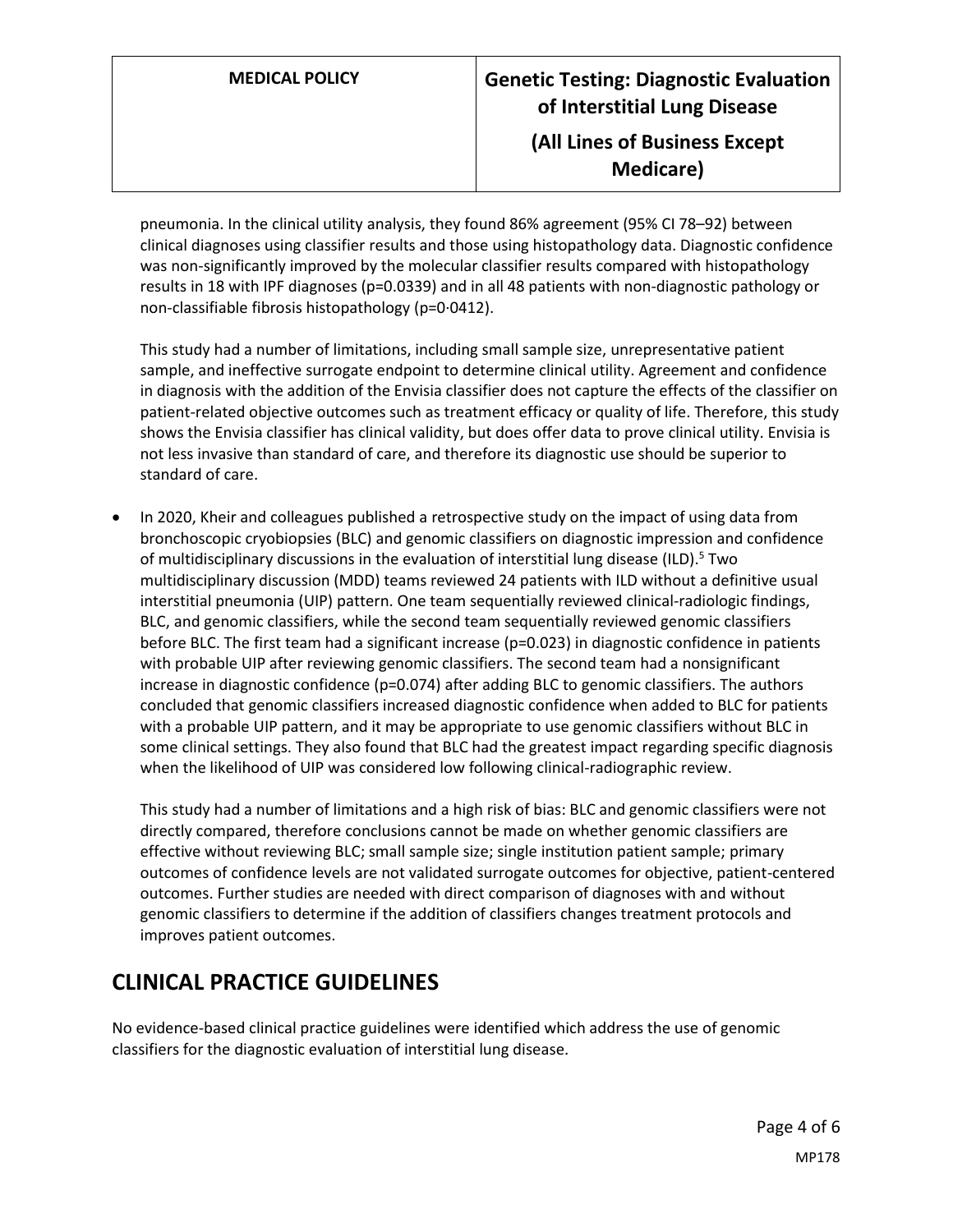## <span id="page-4-0"></span>**POLICY SUMMARY**

There is insufficient published evidence to support the medical necessity of genomic classifiers for the diagnostic evaluation of interstitial lung disease. Additional studies are required to demonstrate changes in patient management and patient outcomes due to the Envisia® genomic classifier. Additionally, no clinical practice guidelines recommend the use of genomic classifiers for evaluation of interstitial lung disease. Therefore, Envisia genomic classifier is considered investigational for the diagnostic evaluation of interstitial lung disease.

### **INSTRUCTIONS FOR USE**

Company Medical Policies serve as guidance for the administration of plan benefits. Medical policies do not constitute medical advice nor a guarantee of coverage. Company Medical Policies are reviewed annually and are based upon published, peer-reviewed scientific evidence and evidence-based clinical practice guidelines that are available as of the last policy update. The Companies reserve the right to determine the application of Medical Policies and make revisions to Medical Policies at any time. Providers will be given at least 60-days notice of policy changes that are restrictive in nature.

The scope and availability of all plan benefits are determined in accordance with the applicable coverage agreement. Any conflict or variance between the terms of the coverage agreement and Company Medical Policy will be resolved in favor of the coverage agreement.

## **REGULATORY STATUS**

#### Mental Health Parity Statement

Coverage decisions are made on the basis of individualized determinations of medical necessity and the experimental or investigational character of the treatment in the individual case. In cases where medical necessity is not established by policy for specific treatment modalities, evidence not previously considered regarding the efficacy of the modality that is presented shall be given consideration to determine if the policy represents current standards of care.

### **REFERENCES**

- 1. Mayo Clinic: Interstitial Lung Disease. Published 7/21/2017. [https://www.mayoclinic.org/diseases-conditions/interstitial-lung-disease/symptoms](https://www.mayoclinic.org/diseases-conditions/interstitial-lung-disease/symptoms-causes/syc-20353108)[causes/syc-20353108.](https://www.mayoclinic.org/diseases-conditions/interstitial-lung-disease/symptoms-causes/syc-20353108) Accessed 5/31/2021.
- 2. Varacyte: Envisia Genomic Classifier[. https://www.veracyte.com/our-products/envisia.](https://www.veracyte.com/our-products/envisia) Accessed 5/31/2021.

Page 5 of 6 MP178